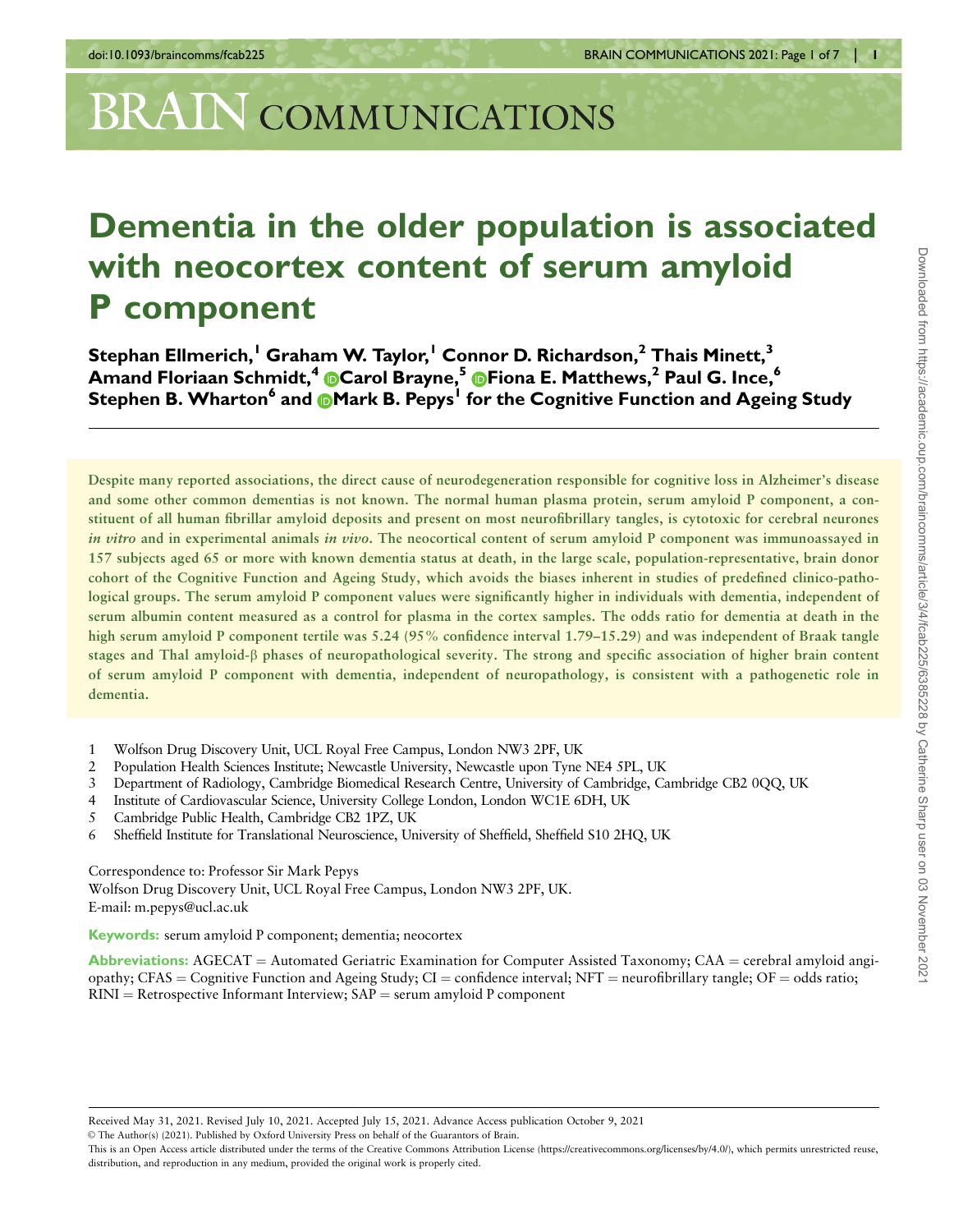#### <span id="page-1-0"></span>Graphical Abstract



## Introduction

The cognitive loss that characterizes Alzheimer's disease and other common dementias is caused by neurodegeneration, often associated with cerebral small vessel disease, but the processes directly responsible for dysfunction and death of cerebral neurones are poorly understood. Serum amyloid P component (SAP), a normal plasma protein which is a trace constituent of  $CSF<sub>1</sub><sup>1,2</sup>$  $CSF<sub>1</sub><sup>1,2</sup>$  $CSF<sub>1</sub><sup>1,2</sup>$  has been reported to be neurotoxic for cerebral neurones *in vitro*<sup>[3–5](#page-6-0)</sup> and *in vivo*.<sup>[6](#page-6-0)</sup> In these experimental studies, SAP binds to the neuronal surface, is internal-ized, traffics to the nucleus<sup>[7](#page-6-0)</sup> where it binds avidly to chromatin $\delta$  and triggers apoptotic cell death.<sup>[4,9](#page-6-0)</sup> These processes may also occur in vivo in humans, as SAP is detectable by immunohistochemistry within some cerebral neurones even in normal adult brain (MB Pepys, unpublished observations). Furthermore, SAP is a universal constituent of human amyloid deposits, including the  $A\beta$  amyloid deposits of Alzheimer's disease and cerebral amyloid angiopathy (CAA), and SAP is also present on most neurofibrillary tangles  $(NFTs).$ <sup>[10](#page-6-0)-[12](#page-6-0)</sup> This is due to the avid but reversible, specific, calcium-dependent binding of SAP to all amyloid fibril types and to the hyperphosphorylated tau of NFT.<sup>[2](#page-6-0)</sup> Bound SAP supports both formation $13,14$  and persist-ence<sup>[15](#page-6-0)</sup> of A<sub>B</sub> amyloid fibrils and may similarly stabil-ize tangles.<sup>[2](#page-6-0)</sup> SAP may thus contribute to pathogenesis of dementia by two distinct pathways, direct cerebral neurotoxicity and enhancement of plaque and tangle pathology, and is accordingly a valid therapeutic target. $^{2,16}$  $^{2,16}$  $^{2,16}$  $^{2,16}$  $^{2,16}$ 

Here, we report the first robustly scaled investigation of the relationship between dementia and brain SAP content. SAP was assayed in samples of neocortex from the brains of 157 participants in the Cognitive Function and Ageing Study (CFAS), whose dementia status at death was known and whose neuropathology was comprehensively documented.

## Materials and methods

#### The Cognitive Function and Ageing **Study**

CFAS is a longitudinal study of cognitive impairment and frailty in the UK population aged 65 years and older [\(www.](http://www.cfas.ac.uk)  $c$ fas.ac.uk),<sup>[17](#page-6-0)</sup> which includes a population-representative brain donation cohort. Dementia status of CFAS participants was established using multiple information sources, including Automated Geriatric Examination for Computer Assisted Taxonomy (AGECAT), notification of dementia in death certificates, a Retrospective Informant Interview (RINI; [www.cfas.ac.uk\)](http://www.cfas.ac.uk) with relatives and carers after death, and the probability of having dementia before death from a Bayesian analysis of all individuals modelling the prevalence and incidence of dementia in CFAS. We could not assign dementia status in 30 individuals in whom the study diagnosis was 'no dementia'. These respondents were not included in the analysis because their last interview was more than 6 months before death, no RINI was available, and dementia was not mentioned on the death certificate. Dementia status was known for a total of 507 participants in CFAS, of whom 257 were from the Cambridge, Oxford and Newcastle Centres that have the neuropathological material available. SAP was measured in the 157 subjects, comprising 60 men and 97 women, whose stored brains included frozen frontal and/or temporal neocortex. As a control for the presence of plasma as the source of the SAP detected, serum albumin was also measured in 69 frontal cortex samples from subjects with known dementia status. Dementia status was known for the donors of 154 temporal and 128 frontal neocortex samples. No hippocampus was available.

#### Tissue processing and serum protein immunoassays

Samples of temporal (Brodmann Area 21,  $n = 154$ ) and/ or frontal neocortex (Brodmann Area 8/9,  $n = 128$ ) were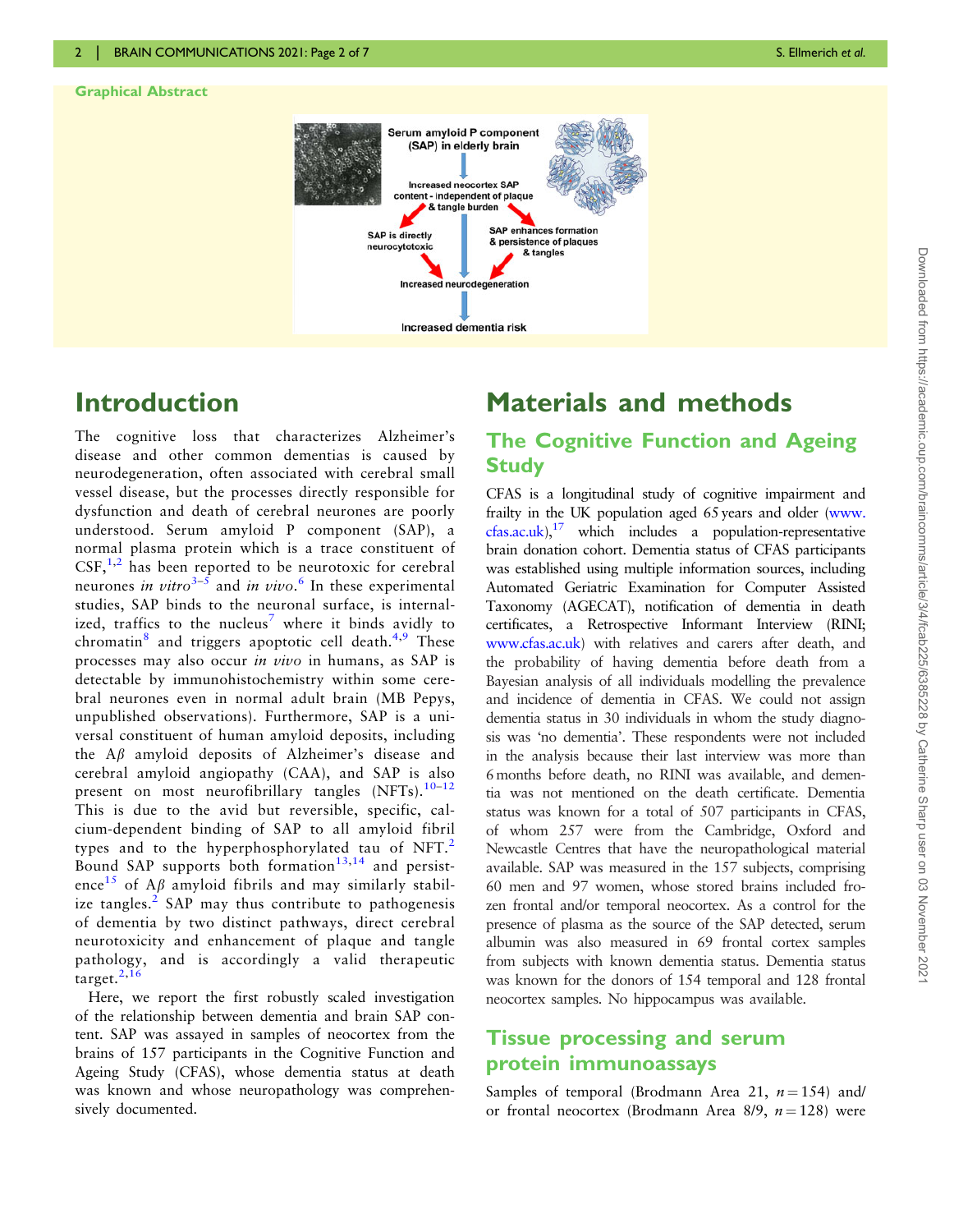<span id="page-2-0"></span>expertly cryo-dissected to remove subcortical white matter and arachnoid mater and a known mass of each was suspended in 2 ml chilled 10 mM Tris buffered 140 mM NaCl at pH 8.0 containing 10 mM ethylene diamine tetraacetic acid, 320 mM sucrose and 0.5% v/v triton X-100, to which 1% v/v Sigma P8340 protease inhibitors (dimethyl sulphoxide solution of 104 mM 4-(2-aminoethyl)benzenesulfonyl fluoride hydrochloride;  $80 \mu M$  aprotinin; 4 mM bestatin; 1.4 mM E-64; 2 mM leupeptin; 1.5 mM pepstatin A) was added immediately before use. Inclusion of ethylene diamine tetraacetic acid is essential for elution of SAP from its strictly calcium dependent binding to amyloid fibrils and NFT. The tissue was promptly homogenized (TissueLyser, Qiagen) at 50 Hz for 4 min, then centrifuged at  $10600 g$  for 15 min and the supernatant removed for storage at  $-30^{\circ}$ C until assayed. The SAP content was determined by a robustly reprodu-cible immunoradiometric assay,<sup>[18](#page-6-0)</sup> calibrated with isolated pure human SAP.<sup>19</sup> There was complete recovery of SAP added to control cortex samples before homogenization, confirming that the tissue processing did not affect SAP quantification. SAP content is expressed as ng/mg of neocortex tissue. Serum albumin was assayed in homogenates by enzyme-linked immunosorbent assay (Merck) calibrated precisely with standards of 99% pure human serum albumin (Merck) quantified by  $A_{280}$  using the specific 1%, 1 cm extinction coefficient, 6.54, and expressed as mg/mg neocortex tissue. All tissue processing and immunoassays were conducted on coded samples, blind to all subject information.

#### Statistical analysis

Only one cortical region was available in 32 subjects, 3 frontal and 29 temporal, while both regions were available in 125 subjects. For statistical analysis as the overall neocortical SAP content, and designated as such, the higher of the two values was adopted when both were available and the single available value was used in the other subjects. Based on associations in previous CFAS analysis, $2^0$  modelling of effects on dementia risk was appropriate for seven neuropathological variables. Braak stage, Thal phase and CAA were included in the final model, but the other variables (brain weight, age at death, histological/imaging vascular disease, hippocampal atrophy and Lewy bodies) were excluded due to diminished sample size and statistical power.

Differences in mean SAP by dementia status were assessed using the Kruskal–Wallis test for continuous SAP variables and the chi-square test for categorical analysis. Pairwise comparison of means was used to assess SAP by dementia status for individual Braak stages and Thal phases, with P-values adjusted for multiple comparisons by Tukey's method.

Logistic regression models were used to analyse the relationship between SAP content and dementia risk, adjusted for the known neuropathology variables.

Neocortex content of SAP and albumin was analysed by Spearman's correlation coefficient with  $R^2$  representing the explained variance.

#### Data availability

The data from this study are archived in the CFAS Neuropathology Data Archive and are available using the data application form.

### **Results**

#### Dementia is associated with neocortex SAP content independently of plaque and tangle burden

The mean and median neocortical SAP content values were significantly higher in subjects who had dementia at death than in those who did not, despite substantial overlap in the respective distributions ([Table 1,](#page-3-0) [Fig. 1A\)](#page-4-0). Since SAP is always present in intracerebral and cerebrovascular  $A\beta$  amyloid deposits and on most NFT, the neocortical SAP content might simply reflect the total burden of amyloid and tangles. Indeed, there is a correlation between the SAP values and both the Braak NFT stages and the Thal  $\Lambda\beta$  phases. However, within each of these neuropathological categories, the median SAP content was higher in those with dementia [\(Fig. 1B and C\)](#page-4-0). [Table 1](#page-3-0) shows the risk of dementia at death according to cortical SAP content, modelled by logistic regression analysis both with and without adjustment for the Braak and Thal classifications and the CAA scores [\(Fig. 1D\)](#page-4-0). SAP content was independently related to dementia at death, with odds ratio (OR) of 5.24 [95% confidence interval (CI) 1.79–15.29] for the high SAP tertile. Dementia was thus more closely associated with brain SAP content than with classical neuropathology.

#### The SAP–dementia relationship is independent of other neuropathology variables

The prevalence of different neuropathology features among the study population is shown in [Table 2](#page-5-0) according to their dementia status. Sensitivity analyses including each neuropathology variable univariately, and using a multivariable model, showed that they did not influence the relationship of SAP to dementia. In addition to the model of SAP adjusted for Braak stages, Thal phases and CAA, [Table 3](#page-5-0) shows the OR and 95% CI for SAP content and dementia risk adjusted for each of the neuropathology variables.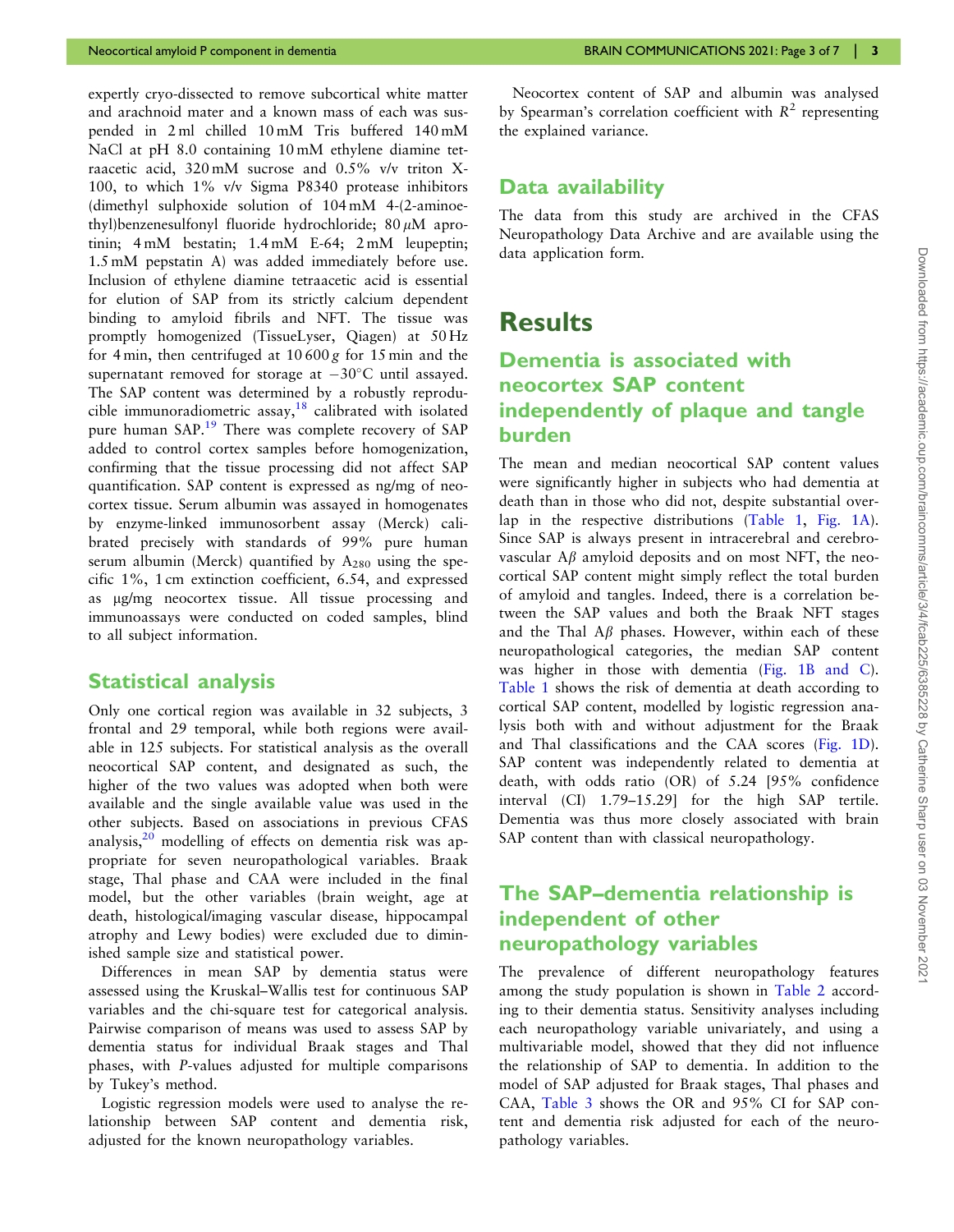<span id="page-3-0"></span>Table 1 Mean neocortical SAP content (ng/mg tissue) by region and dementia status

|                                                 |             | No dementia    |      | <b>Dementia</b> |      |      |                      |                        | <b>Unadjusted<sup>a</sup></b> | <b>Adjusted</b> <sup>a</sup> |               |
|-------------------------------------------------|-------------|----------------|------|-----------------|------|------|----------------------|------------------------|-------------------------------|------------------------------|---------------|
|                                                 | $\mathbf n$ | $\mathbf n$    | Mean | $\mathbf{n}$    | Mean | t    | P                    | <b>ORb</b>             | 95% CIc                       | <b>ORb</b>                   | 95% Clc       |
| <b>Temporal SAP content</b><br>$(n = 154)$      | 154         | 65             | 0.30 | 89              | 0.55 | 4.76 | < 0.01               | 1.38                   | (1.18, 1.61)                  | 1.34                         | (1.12, 1.61)  |
| <b>Frontal SAP content</b><br>$(n=128)$         | 128         | 51             | 0.25 | 77              | 0.54 | 4.98 | < 0.01               | 1.50                   | (1.24, 1.81)                  | 1.38                         | (1.13, 1.70)  |
| <b>Neocortical SAP</b><br>content ( $n = 157$ ) | 157         | 66             | 0.33 | 91              | 0.66 | 5.85 | < 0.01               | 1.45                   | (1.25, 1.70)                  | 1.38                         | (1.15, 1.65)  |
| Tertiles of neocortical<br><b>SAP</b> content   |             |                |      |                 |      |      |                      |                        |                               |                              |               |
| Low                                             | 52          | 32             | 0.17 | 20              | 0.21 | 4.88 | < 0.01               | Reference <sup>d</sup> |                               | Referenced                   |               |
| Middle                                          | 53          | 25             | 0.41 | 28              | 0.42 |      |                      | 1.79                   | (0.82, 3.90)                  | 1.10                         | (0.43, 2.83)  |
| High                                            | 52          | 9              | 0.65 | 43              | 1.02 |      |                      | 7.64                   | (3.08, 18.99)                 | 5.24                         | (1.79, 15.29) |
| <b>Braak stage</b>                              | 135         |                |      |                 |      |      |                      |                        |                               | 2.15                         | (1.26, 3.67)  |
| $0$ -II                                         | 50          | 32             | 0.30 | 8               | 0.58 | 2.64 | $<$ 0.01 (0.03)      |                        |                               |                              |               |
| $III$ -IV                                       | 56          | 21             | 0.38 | 35              | 0.65 | 2.67 | $<$ 0.01 (0.03)      |                        |                               |                              |               |
| $V - VI$                                        | 29          | $\overline{2}$ | 0.23 | 27              | 0.78 | 2.09 | 0.04(0.11)           |                        |                               |                              |               |
| Thal phase                                      | 138         |                |      |                 |      |      |                      |                        |                               | 1.11                         | (0.72, 1.71)  |
| $0 - 1$                                         | 30          | 8              | 0.35 | 12              | 0.52 | 1.28 | 0.20(0.61)           |                        |                               |                              |               |
| $II$ -III                                       | 55          | 27             | 0.29 | 28              | 0.61 | 3.33 | $<$ 0.01 ( $<$ 0.01) |                        |                               |                              |               |
| $IV - V$                                        | 53          | $\mathbf{H}$   | 0.38 | 42              | 0.77 | 3.32 | $<$ 0.01 ( $<$ 0.01) |                        |                               |                              |               |

a With respect to neuropathological categories.

b OR, odds ratio.

 $\epsilon$  CI, confidence interval.; P-values in parentheses show Tukey multiple comparisons correction.

The low tertile of the neocortical SAP content distribution was used as the reference category, corresponding to odds ratio of 1.

#### Neocortex content of SAP and of serum albumin are unrelated

The concentration of SAP in plasma is about 1000-fold higher than in the  $CSF<sup>1,21</sup>$  $CSF<sup>1,21</sup>$  $CSF<sup>1,21</sup>$  and the amount of SAP in the homogenates could therefore be influenced by the presence of plasma in the neocortex samples. However, the square of Spearman's coefficient for the amounts of SAP and albumin in the frontal cortex samples,  $R^2$ , was 0.05, showing that the albumin content explains less than 6% of the variance in SAP content [\(Supplementary Fig. 1](https://academic.oup.com/braincomms/article-lookup/doi/10.1093/braincomms/fcab225#supplementary-data)). The SAP detected in the samples was thus unlikely to be derived from the incidental presence of plasma and was the content of the cortex itself. There was no significant difference between the neocortical albumin content of individuals with  $(n = 46)$  and without dementia at death  $(n = 23)$ ; P = 0.91 for pairwise comparison of means.

## **Discussion**

We show here, using the CFAS neuropathology cohort, that dementia is related to brain SAP content. Unsurprisingly, since SAP is bound to all  $A\beta$  amyloid deposits and to most NFTs, brain SAP content shows some correlation with these neuropathological markers of Alzheimer's. However, we demonstrate that within given stages of Alzheimer's neuropathological change, neocortical SAP content is higher in those with dementia. Furthermore, the SAP–dementia relationship is independent of other neuropathological variables in a logistic

regression model, indicating a relationship of SAP to dementia that is independent of classical neuropathological lesions and is consistent with a pathogenic role.

Studies in CFAS, and other population-based neuropathology studies, have demonstrated that classical neurodegenerative and vascular neuropathological lesions do not account for all of dementia in the elderly population, so that other factors may contribute to or modulate de-mentia.<sup>[17](#page-6-0)</sup> The population-representative brain donation cohort within this longitudinal study of cognitive impairment and frailty in the population aged 65 years and older ([www.cfas.ac.uk\)](http://www.cfas.ac.uk), $17$  crucially enabled the present separate assessment of the relationship of SAP content to dementia and to neuropathology thus avoiding the biases inherent in using clinico-pathological groups which have been pre-defined by combining neuropathological measures with clinical dementia status. The only previous study of brain SAP content and dementia comprised preselected groups: 8 subjects with Alzheimer's disease, 6 with Alzheimer's disease neuropathology but not dementia, 5 with mild cognitive impairment and 9 controls. $^{22}$  $^{22}$  $^{22}$  It suggested an association between cortical SAP content and dementia that we here robustly confirm and extend.

Major strengths of the present study are its geographically and population-based data capture linked to a representative donor programme, its longitudinal nature, robust and standardized approaches to establishment of clinical status before death, and careful post-mortem donation process allowing storage for new data creation. Although we have studied almost six times more subjects than the only previous investigation of cortical SAP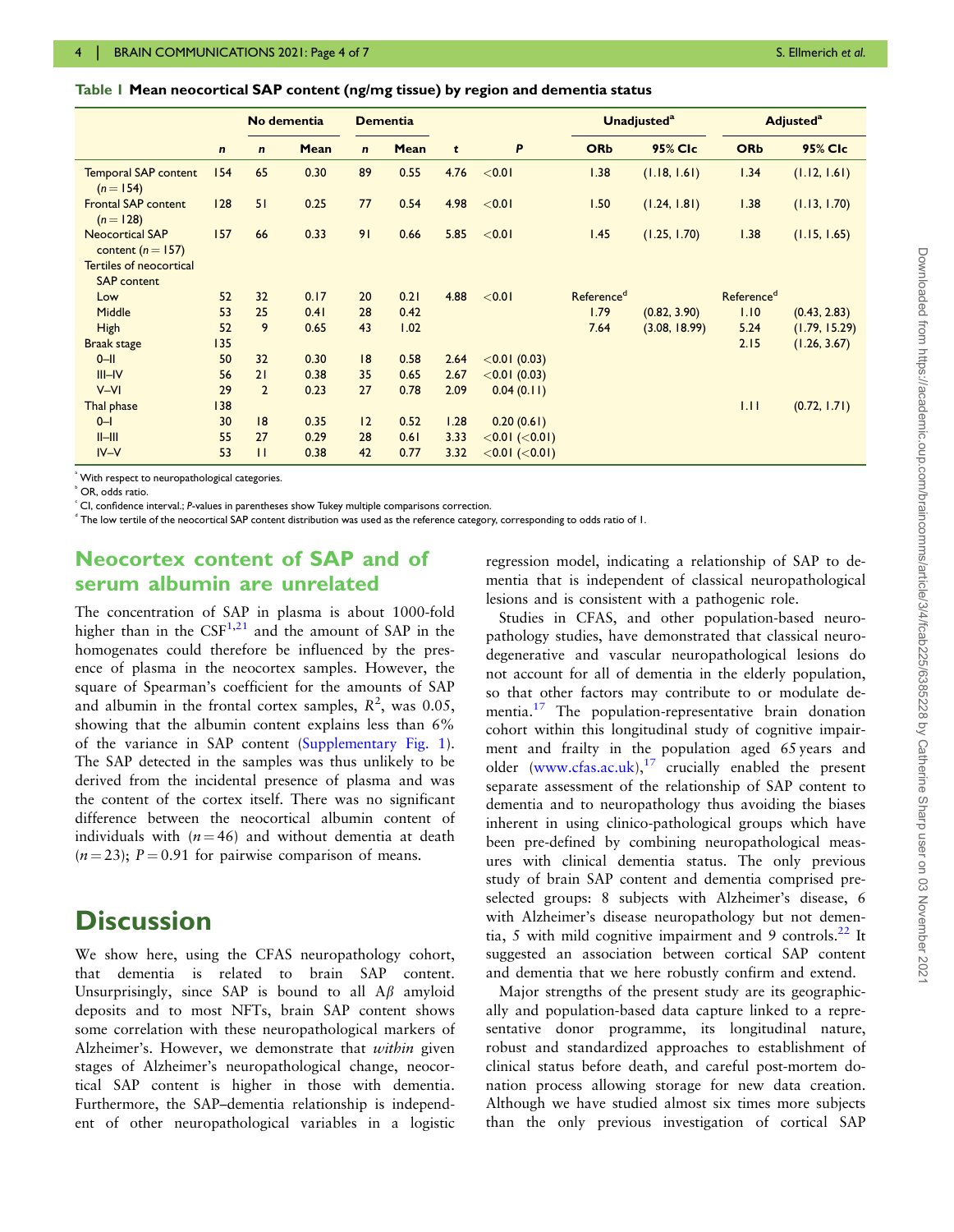<span id="page-4-0"></span>



Figure 1 Descriptive statistics and logistic regression modelling of the relationships between neocortical SAP content, dementia and neuropathological staging. (A) Distribution of SAP values in subjects with and without dementia, illustrated by violin plots showing the higher median in those with dementia, the interquartile range, the lower/upper adjacent values and outliers.  $(B)$ Distribution of SAP values in subjects with and without dementia with increasing severity of Braak stages. (C) Distribution of SAP values in subjects with and without dementia with increasing severity of Thal phases. (D) Risk of dementia according to SAP values, adjusted for classical dementia neuropathology.

content, our sample size is still limited. In addition, the hippocampus was not available although the key frontal and temporal neocortex were included. Furthermore, the only obvious confounder, the presence of plasma within the neocortex samples, was eliminated by assay of serum albumin in a substantial subset.

Circulating SAP is synthesized and catabolized only by the liver and is not present in the normal adult human brain transcriptome. $^{23}$  $^{23}$  $^{23}$  Claims for local cerebral expression of SAP, based on mRNA detection, have not been substantiated by direct measurements<sup>24</sup>; furthermore, depletion of SAP from the blood in patients with Alzheimer's disease completely removed SAP from the CSF[.2](#page-6-0) SAP thus only enters the brain from the blood and the SAP concentration in the CSF is about one-thousandth of the plasma concentration, a much lower ratio than for other comparable plasma proteins. In addition to exclusion by the blood–brain barrier, SAP may even be actively transported across the barrier and out of the  $brain.<sup>25</sup>$  $brain.<sup>25</sup>$  $brain.<sup>25</sup>$  However, the age-associated decrease of blood– brain barrier efficiency<sup>[26](#page-6-0)</sup> may attenuate protection of the brain against SAP neurotoxicity. CFAS has reported that the association of dementia with the neocortical neuritic plaque burden decreases with age whilst the association with cortical atrophy is unaffected. $27$  This is consistent with the key role of neuronal and/or synaptic loss in dementia and with a possible contribution of direct SAP neurotoxicity, rather than other effects of plaques and tangles. Furthermore, cerebral haemorrhage, traumatic brain injury and severe or repeated non-penetrating head injury, as in boxers and football players, are associated with higher dementia risk. All these conditions compromise the blood–brain barrier and/or enable direct overexposure of cerebral neurones to circulating SAP.

Our present measurements of albumin content in the neocortex samples show that the quantities of SAP that are present, and that correlate with dementia status, are not just the result of non-specific leakage through the blood barrier. Despite the  $\sim$ 100 000-fold greater abundance of albumin than SAP in the  $CSF<sub>1</sub><sup>1,2</sup>$  $CSF<sub>1</sub><sup>1,2</sup>$  $CSF<sub>1</sub><sup>1,2</sup>$  the amount of SAP relative to albumin was much greater in all neocortex samples, consistent with specific retention and persistence of SAP in the tissue.

SAP binds avidly and stably to both  $A\beta$  amyloid fibrils and NFT but the association of human dementia with neocortex SAP content was independent of the abundance of cerebral plaque and cerebrovascular amyloid as well as NFTs. The association is therefore consistent with a direct pathogenic role of SAP in neurodegeneration, which can only be definitively established *in vivo* by a specific therapeutic intervention. The safe and well tolerated drug, miridesap, hexanoyl bis(D-proline) previously known as CPHPC, depletes circulating SAP by over 90% for as long as the drug is administered<sup>[16,28](#page-6-0)</sup> and thereby removes all SAP from the  $CSF<sup>2</sup>$  $CSF<sup>2</sup>$  $CSF<sup>2</sup>$  and from intracerebral and cerebrovascular amyloid deposits.<sup>[29](#page-6-0)</sup> The ongoing DESPIAD (Depletion of serum amyloid P component in Alzheimer's disease), double-blind, placebo controlled, 1 year, phase 2b clinical trial of SAP depletion by miridesap in patients with Alzheimer's disease, is monitoring cortical atrophy, cerebral amyloid burden, cognition and multiple other blood and CSF biomarkers including neurofilament light chain, aiming to detect any significant effects on disease progression ([https://www.clinicaltrials](https://www.clinicaltrialsregister.eu/ctr-search/trial/2016-003284-19/GB) [register.eu/ctr-search/trial/2016-003284-19/GB](https://www.clinicaltrialsregister.eu/ctr-search/trial/2016-003284-19/GB)).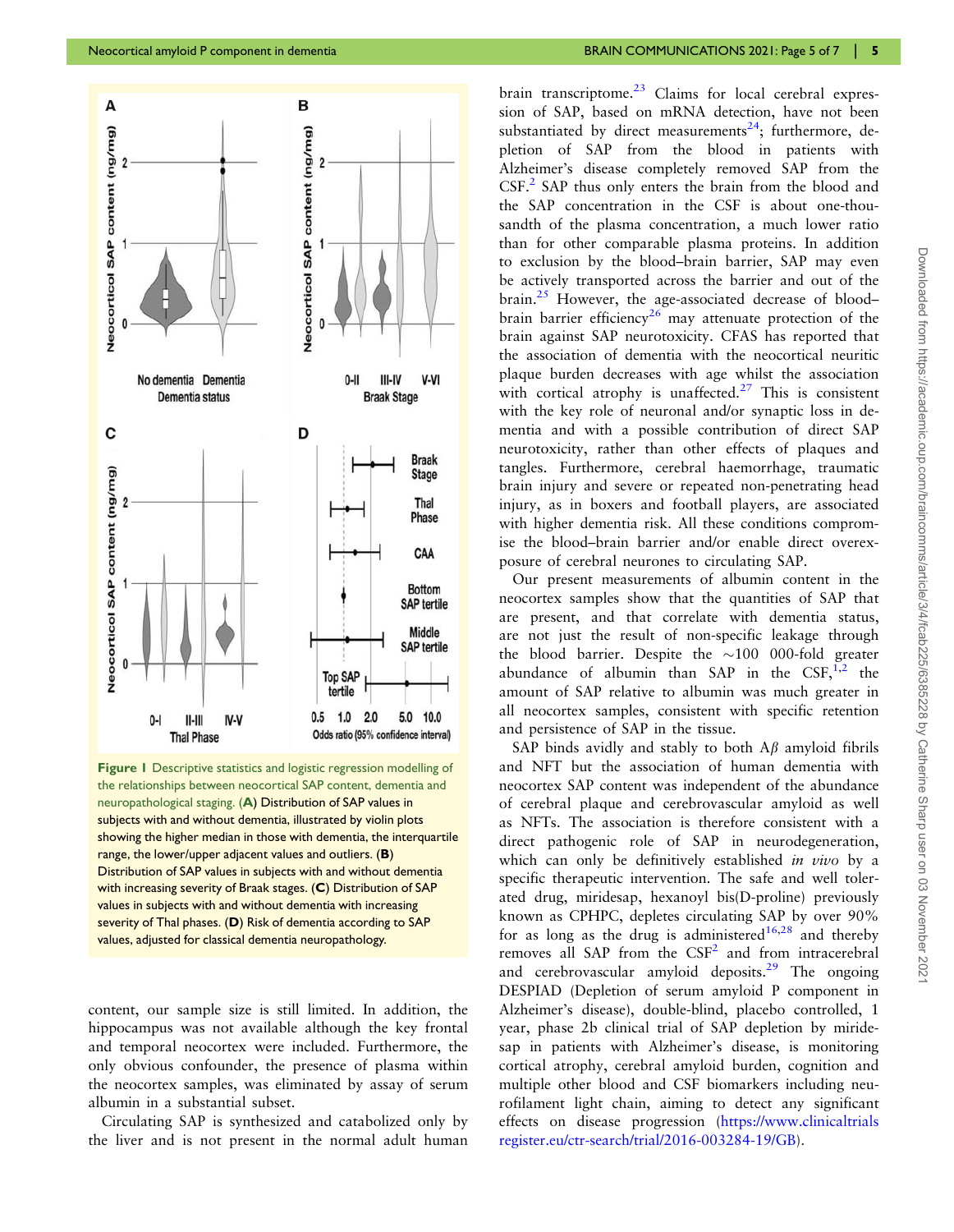#### <span id="page-5-0"></span>Table 2 Neocortex SAP content, neuropathology and dementia status

| <b>Neuropathology variables</b>       | <b>Severity</b>                             | No dementia <sup>a</sup><br>$n = 66(36.67)$ | <b>Dementia<sup>ª</sup></b><br>$n = 91(50.56)$ | Status unknown <sup>a</sup><br>$n = 23(12.78)$ |
|---------------------------------------|---------------------------------------------|---------------------------------------------|------------------------------------------------|------------------------------------------------|
| <b>Temporal SAP tertiles</b>          | Low                                         | 30(46.15)                                   | 24(26.97)                                      | 5(23.81)                                       |
|                                       | Middle                                      | 24 (36.92)                                  | 26(29.21)                                      | 8(38.10)                                       |
|                                       | High                                        | 11(16.92)                                   | 39 (43.82)                                     | 8(38.10)                                       |
| <b>Frontal SAP tertiles</b>           | Low                                         | 28 (24.90)                                  | 15(19.48)                                      | 7(35.00)                                       |
|                                       | Middle                                      | 15(29.41)                                   | 26(33.77)                                      | 8(40.00)                                       |
|                                       | High                                        | 8(15.69)                                    | 36 (46.75)                                     | 5(25.00)                                       |
| <b>Neocortical SAP</b>                | Low                                         | 32(48.48)                                   | 20(21.98)                                      | 8 (34.78)                                      |
|                                       | Moderate                                    | 25 (37.88)                                  | 28 (30.77)                                     | 7(30.43)                                       |
|                                       | High                                        | 9(13.64)                                    | 43 (47.25)                                     | 8 (34.78)                                      |
| Thal phase                            | $0 - 1$                                     | 18(32.14)                                   | 12(14.63)                                      | 3(33.33)                                       |
|                                       | $II$ -III                                   | 27(48.21)                                   | 28(34.15)                                      | 4(44.44)                                       |
|                                       | $IV - V$                                    | 11(19.64)                                   | 42(51.22)                                      | 2(22.22)                                       |
| <b>Braak stage</b>                    | $0$ -II                                     | 32 (58.18)                                  | 18 (22.50)                                     | 4(57.14)                                       |
|                                       | $III$ -IV                                   | 21(38.18)                                   | 27 (43.86)                                     | 3(24.86)                                       |
|                                       | $V - VI$                                    | 2(3.64)                                     | 27(33.75)                                      | $\mathbf 0$                                    |
| Lewy bodies                           | Not present                                 | 63 (35.45)                                  | 74 (81.32)                                     | 10(90.91)                                      |
|                                       | Present                                     | 3(4.55)                                     | 17 (18.68)                                     | (9.09)                                         |
| Brain weight (kg)                     | Median                                      | 1.19                                        | 1.12                                           | 1.17                                           |
| Age at death (y)                      | < 80                                        | 22(33.33)                                   | 8(8.79)                                        | 3(25.00)                                       |
|                                       | $81 - 89$                                   | 31(46.97)                                   | 47(51.65)                                      | 7(58.33)                                       |
|                                       | >89                                         | 13(19.70)                                   | 36 (39.56)                                     | 2(16.67)                                       |
| CAA                                   | None/mild                                   | 30(53.57)                                   | 24(29.27)                                      | 5(55.56)                                       |
|                                       | Moderate                                    | 19(33.93)                                   | 33 (40.24)                                     | 2(22.22)                                       |
|                                       | Severe                                      | 7(15.50)                                    | 25 (30.49)                                     | 2(22.22)                                       |
| Histological/imaging vascular disease | None                                        | 8(14.81)                                    | 9(12.00)                                       | 1(16.67)                                       |
|                                       | Infarct or haemorrhage                      | 2(3.70)                                     | 2(2.67)                                        | $\mathbf{0}$                                   |
|                                       | Lacunes/SVD <sup>b</sup> /DWML <sup>c</sup> | 35(64.81)                                   | 38 (50.67)                                     | 2(33.33)                                       |
|                                       | <b>Both</b>                                 | 9(16.67)                                    | 26(34.67)                                      | 3(50.00)                                       |
| <b>Hippocampal atrophy</b>            | None                                        | 5(13.89)                                    | 5(6.94)                                        | 1(16.67)                                       |
|                                       | Mild                                        | 20(55.56)                                   | 23 (32.94)                                     | 4(66.67)                                       |
|                                       | Moderate                                    | 11(30.56)                                   | 34 (47.22)                                     | 1(16.67)                                       |
|                                       | <b>Severe</b>                               | $\mathbf{0}$                                | 10(13.89)                                      | $\mathbf 0$                                    |

<sup>a</sup>All results are shown as number of individuals (percentage of total in all groups).

<sup>b</sup>Small vessel disease.

<sup>c</sup>Deep white matter lesions.

#### Table 3 Logistic regression model of neocortical SAP content and dementia risk

| Neuropathology <sup>a</sup>           | OR <sup>b</sup> | 95% CI <sup>c</sup> |
|---------------------------------------|-----------------|---------------------|
| <b>Neocortical SAP</b>                | 1.39            | $(1.02 - 1.88)$     |
| Thal phase                            | 1.25            | $(0.54 - 2.91)$     |
| <b>Braak stage</b>                    | 1.88            | $(0.76 - 4.63)$     |
| Lewy bodies                           | 15.98           | $(0.80 - 318.66)$   |
| Brain weight (kg)                     | 1.00            | $(0.99 - 1.00)$     |
| Age at death (years)                  | 1.17            | $(1.03 - 1.33)$     |
| Cerebral amyloid angiopathy           | 0.73            | $(0.17 - 3.20)$     |
| Histological/imaging vascular disease | 2.02            | $(0.70 - 5.78)$     |
| <b>Hippocampal atrophy</b>            | 1.42            | $(0.50 - 4.03)$     |

<sup>a</sup>Neuropathology variables used to adjust OR for SAP and dementia risk. <sup>b</sup>Odds ratio.

c 95% confidence intervals.

## Supplementary material

[Supplementary material](https://academic.oup.com/braincomms/article-lookup/doi/10.1093/braincomms/fcab225#supplementary-data) is available at Brain Communications online.

## Acknowledgements

We thank Gill Forster, Lynne Baxter and Dan Fillingham for technical support with samples in Sheffield. CFAS is particularly grateful to our respondents and their families for their generous gift to medical research, which has made this study possible. We gratefully acknowledge the essential contribution of the liaison officers, the general practitioners, their staff, and nursing and residential home staff.

## Funding

Core support for the Wolfson Drug Discovery Unit has been provided since 2012 by the UK National Institute for Health Research (NIHR) Biomedical Research Centre and Unit Funding Scheme via the University College London Hospitals/University College London Biomedical Research Centre. Work in the individual Cognitive Function and Ageing Study (CFAS) centres is supported by the UK NIHR Biomedical Research Centre for Ageing and Age—awarded